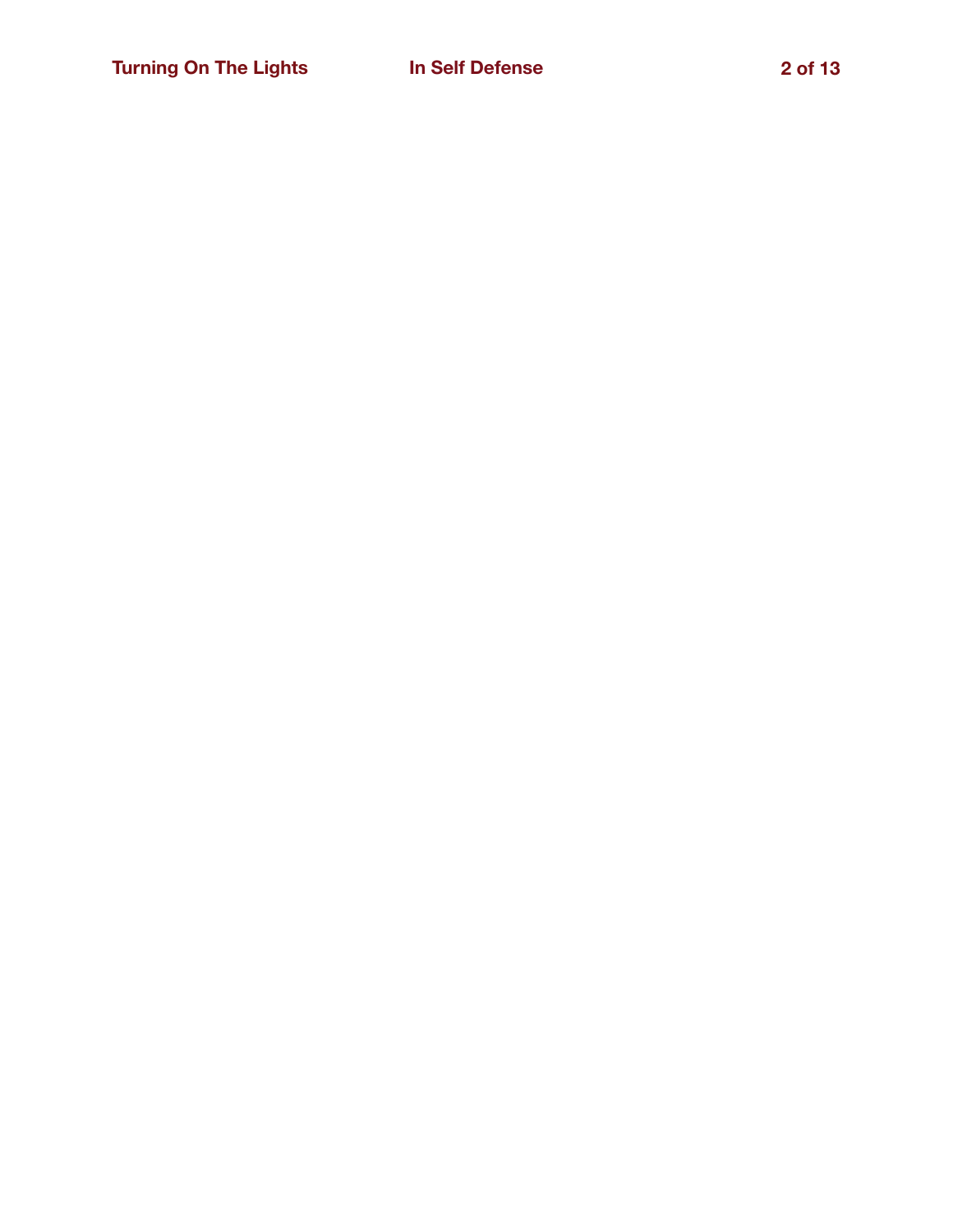What do you think of when I say "turning on the lights?"

You may think about going into a dark room and literally "turning on the lights."

You may think of it in a mental setting when you come up with a solution to a problem that has been on your mind for awhile. Suddenly, the lights turn on in your thinking and you know what to do.

What do we mean when we say "turning on the lights in self defense?"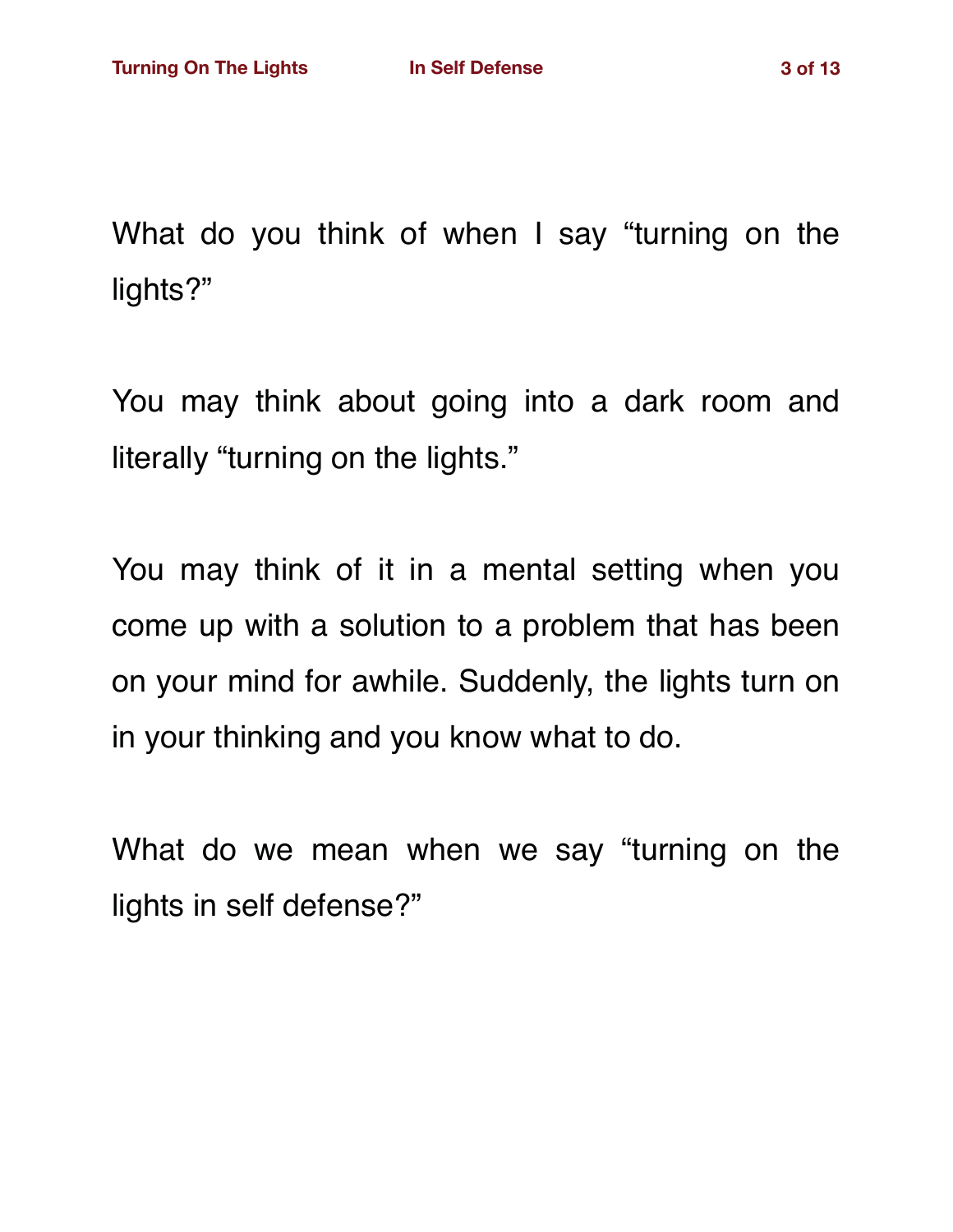## **White**

In the world of situational awareness, white is the color for being "unaware." It's the awareness state we're in during sleep. That's fine as long as you made sure to lock the doors and windows. However, it's unfortunately the awareness state many people are in during their waking time as well.

How often have you seen someone walking in a parking lot or on a sidewalk, or going in or out of a store, reading something on their smartphone?

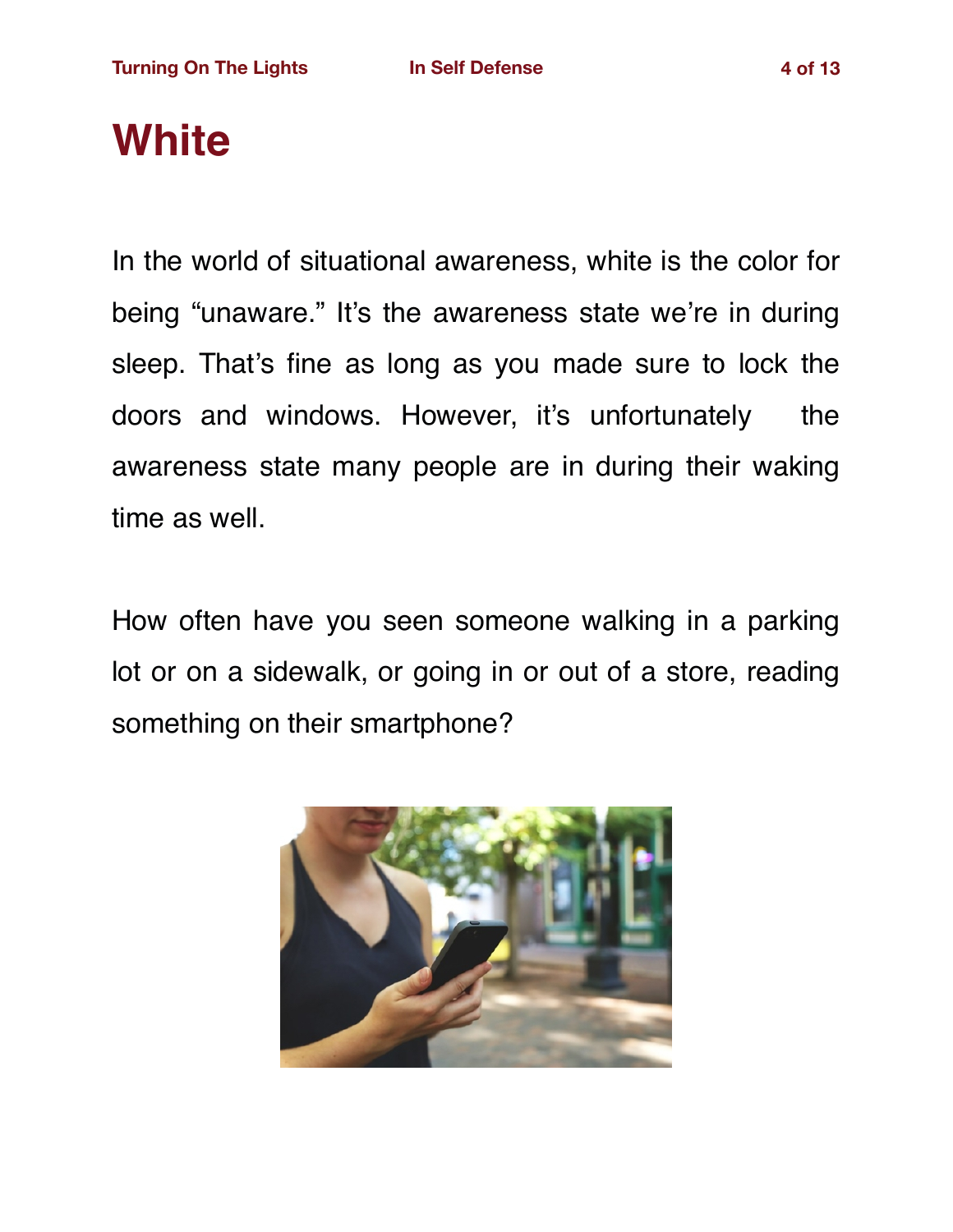Where's their focus? **On the phone**. That's not where your focus needs to be when you're outside. Which leads us to the next color.

### **Yellow**

Our focus needs to be dialed up to "aware." That's the color **yellow**. That's where we need to be all day long. Being "aware" is not the same thing as being "afraid." We **[trade fear for faith](https://gracemartialarts.com/2012/06/19/trade-fear-for-faith/)** in our ability to defend ourself and others, so "awareness" is the better term.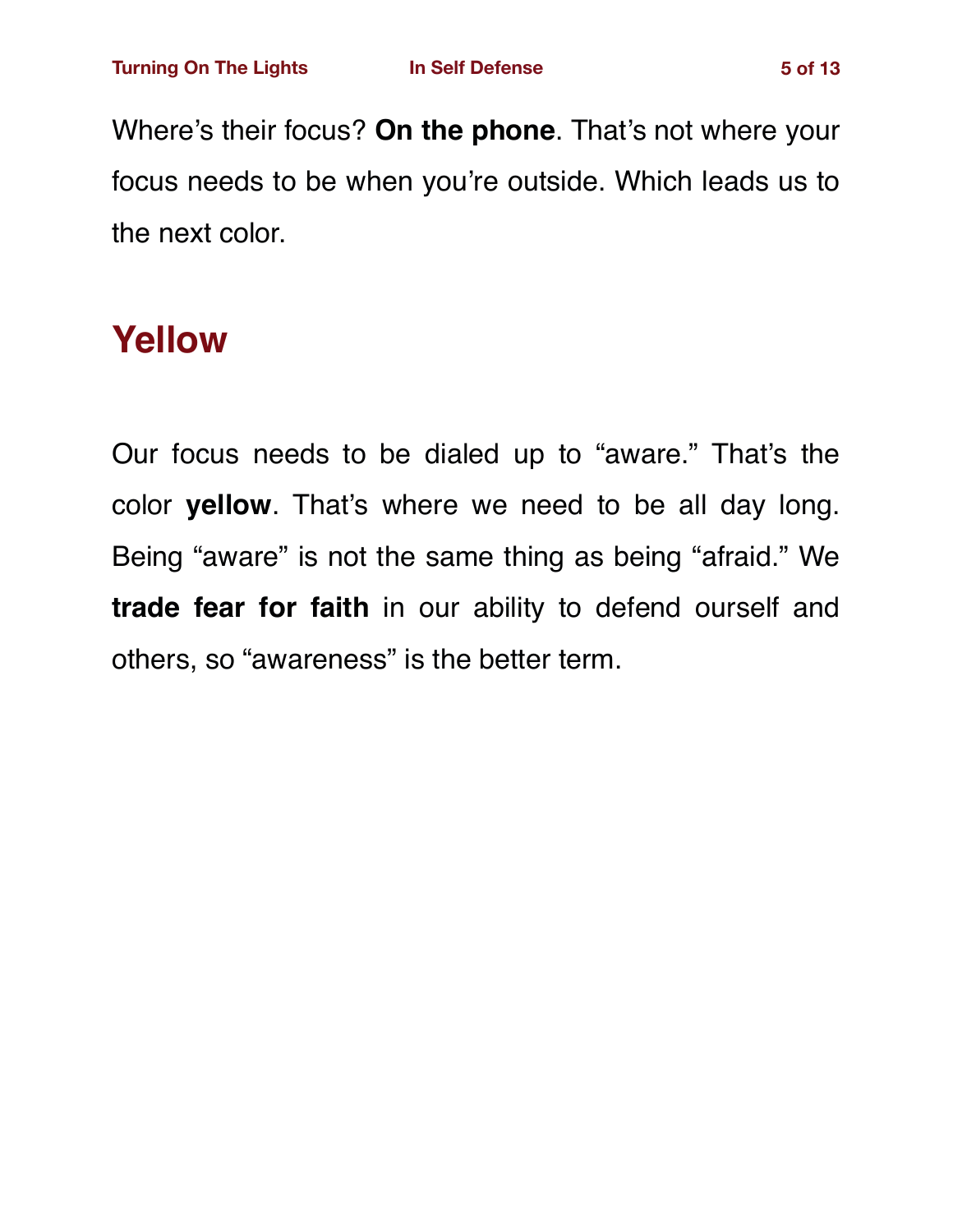

This woman is walking outside with awareness and confidence. Her eyes are straight ahead, but she can easily turn from side to side to widen her field of vision as she walks. She also has a smile on her face. This is opposite of what a predator is looking for in his target.

Attackers do not want to deal with someone who looks confident and is fully aware of their surroundings. They are looking for someone who is distracted, unaware, not paying attention to their surroundings; who looks like they might be an easy target to attack.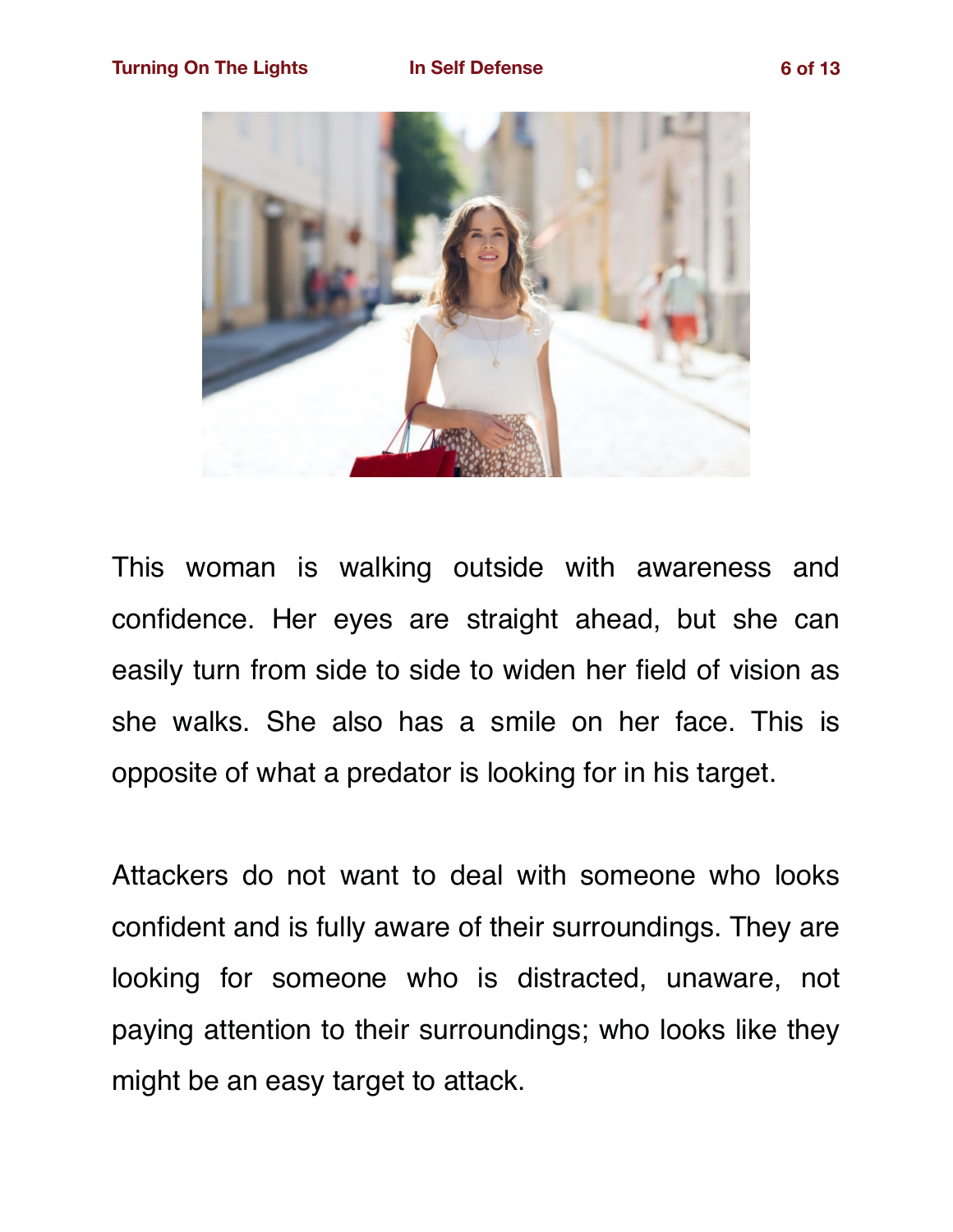# **Orange**

If we see or hear something that doesn't seem right or we sense that something is not as it should be, our focus needs to be dialed up to "beware." That's the color orange. If you are **aware** of your surroundings (situational awareness), it's easy to quickly move to **beware**. You can change direction and move rapidly toward a safe place. You can also face your attacker, take a step back to make distance and get into a strong stance, and put your hands out in front of you in a way that doesn't appear to be confrontational but moves your hands and arms into a good blocking/striking position.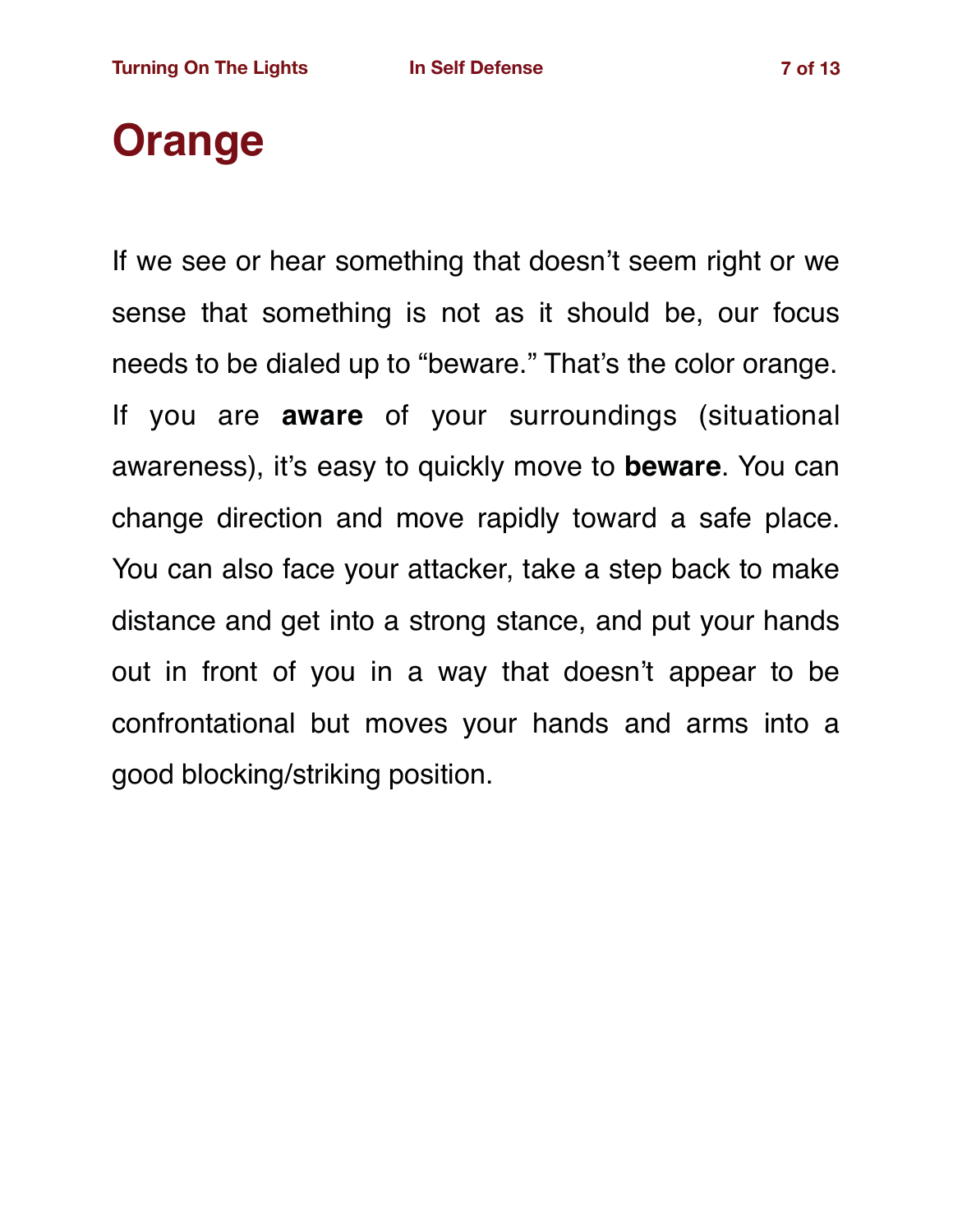

If you can get away, [get away.](https://gracemartialarts.com/2018/06/30/exit-strategy-whats-yours/) However, if you can't get away .. be ready to dial everything up to **red**.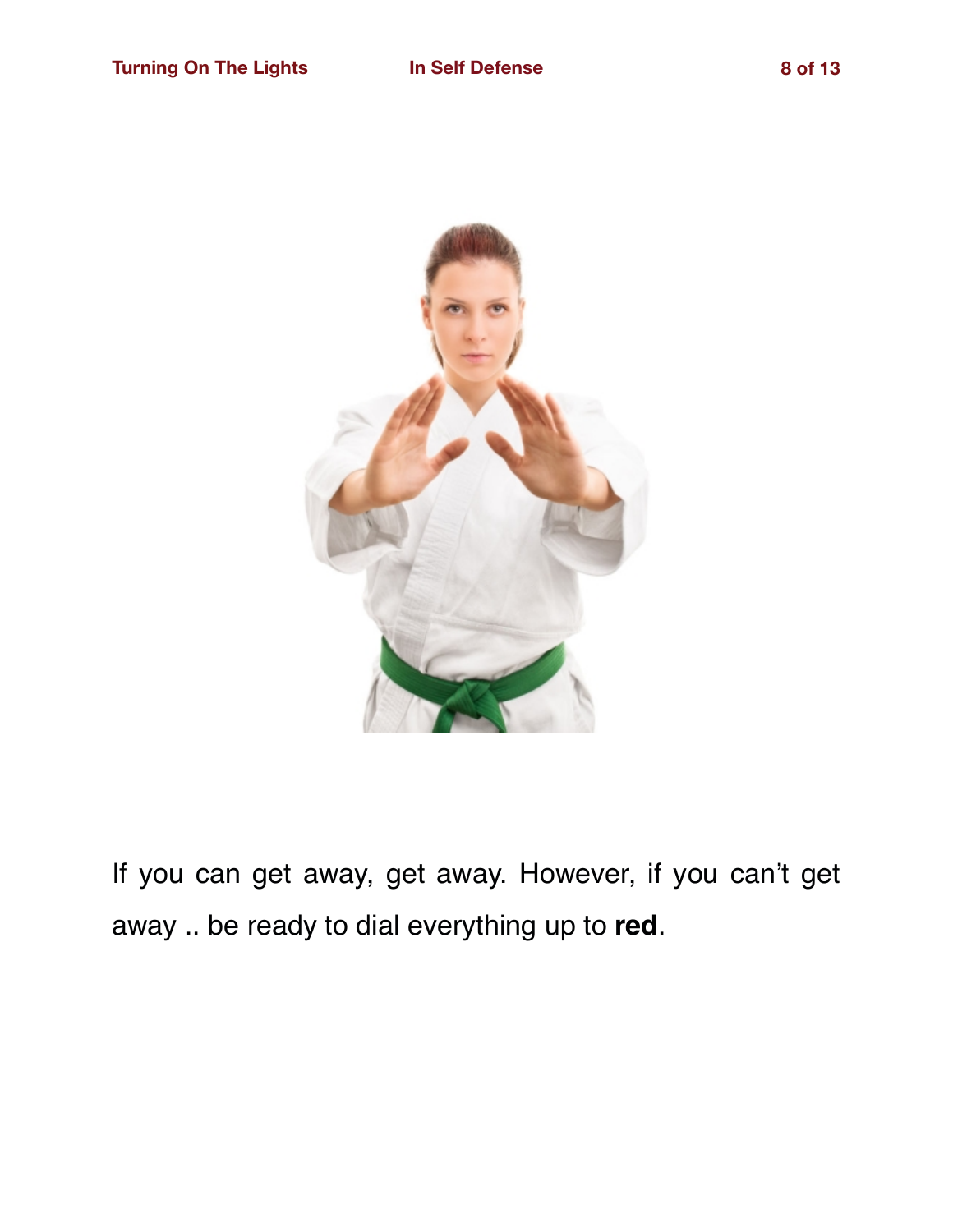# **Red**

If someone physically attacks you, your focus needs to be on a strong "physical response." Strike fast, hard and continuously until the attacker stops attacking. Strikes to the eyes, nose, throat, solar plexus and groin are primary targets for defense.

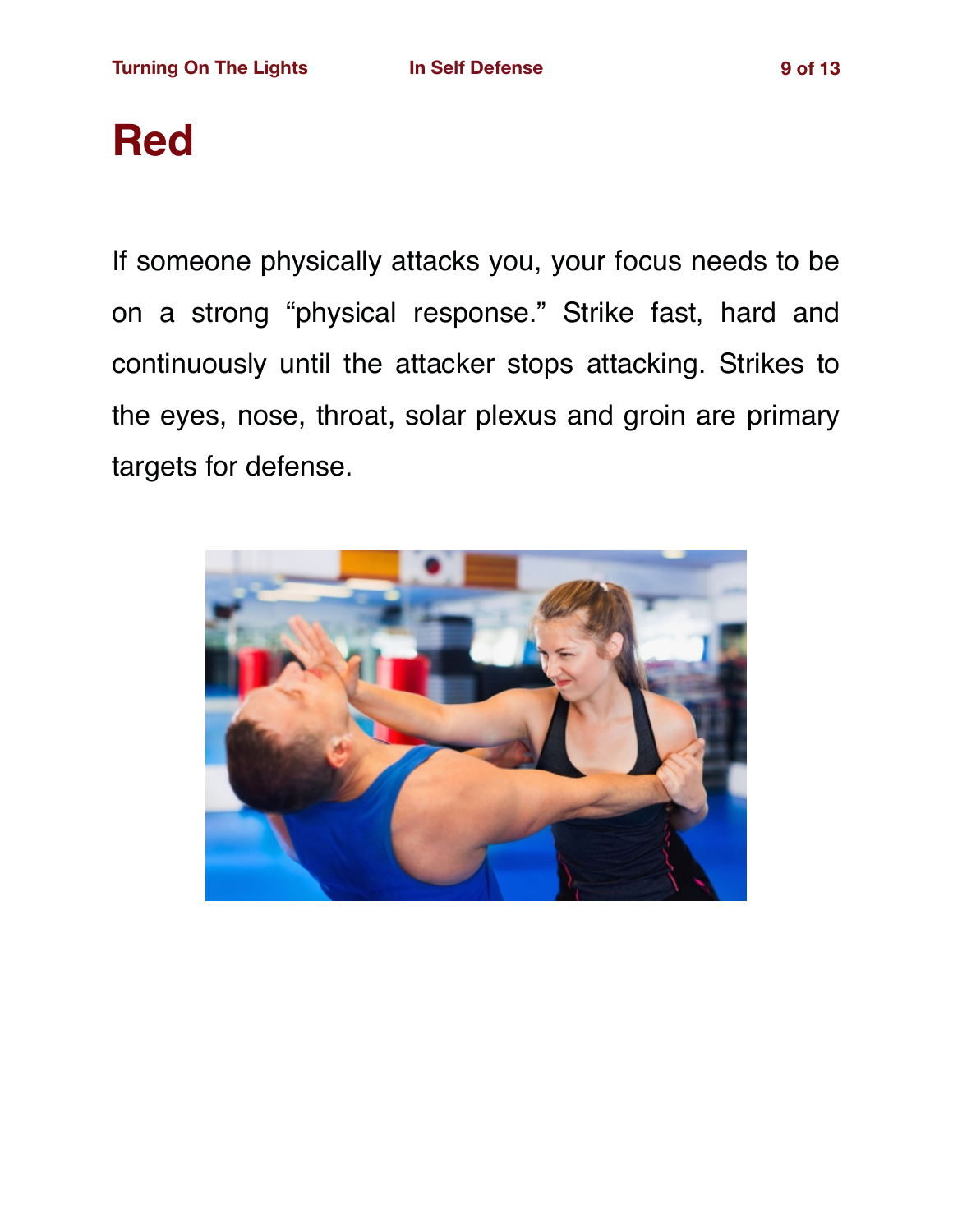### **SSAP – Surprise, Speed, Accuracy, Power**

**Surprise your attacker –** Yell in their face, put your palms or fingers into their eyes. They don't expect that kind of response and it will quickly [put out the spark](https://gracemartialarts.com/2018/05/19/s-p-s-surprise-put-out-steal/) in their mind (mind intent). Instead of thinking about hurting you, your response will get them thinking about how you're hurting them. A quick and forceful response is confusing to someone who is used to attacking women successfully. You are about to disrupt their world.

**Speed –** Practice defensive techniques that can be completed in [1-2 seconds](https://gracemartialarts.com/safe-in-seconds/) (or less). Multiple strikes to face, throat and groin in two seconds or less can end the attack. If the attacker doesn't stop, keep striking and kicking. If you have training in throwing, use it. If you have training in trapping as part of a throwing technique, use it. Practice your favorite techniques hundreds of times until they become locked in by muscle memory. Practice with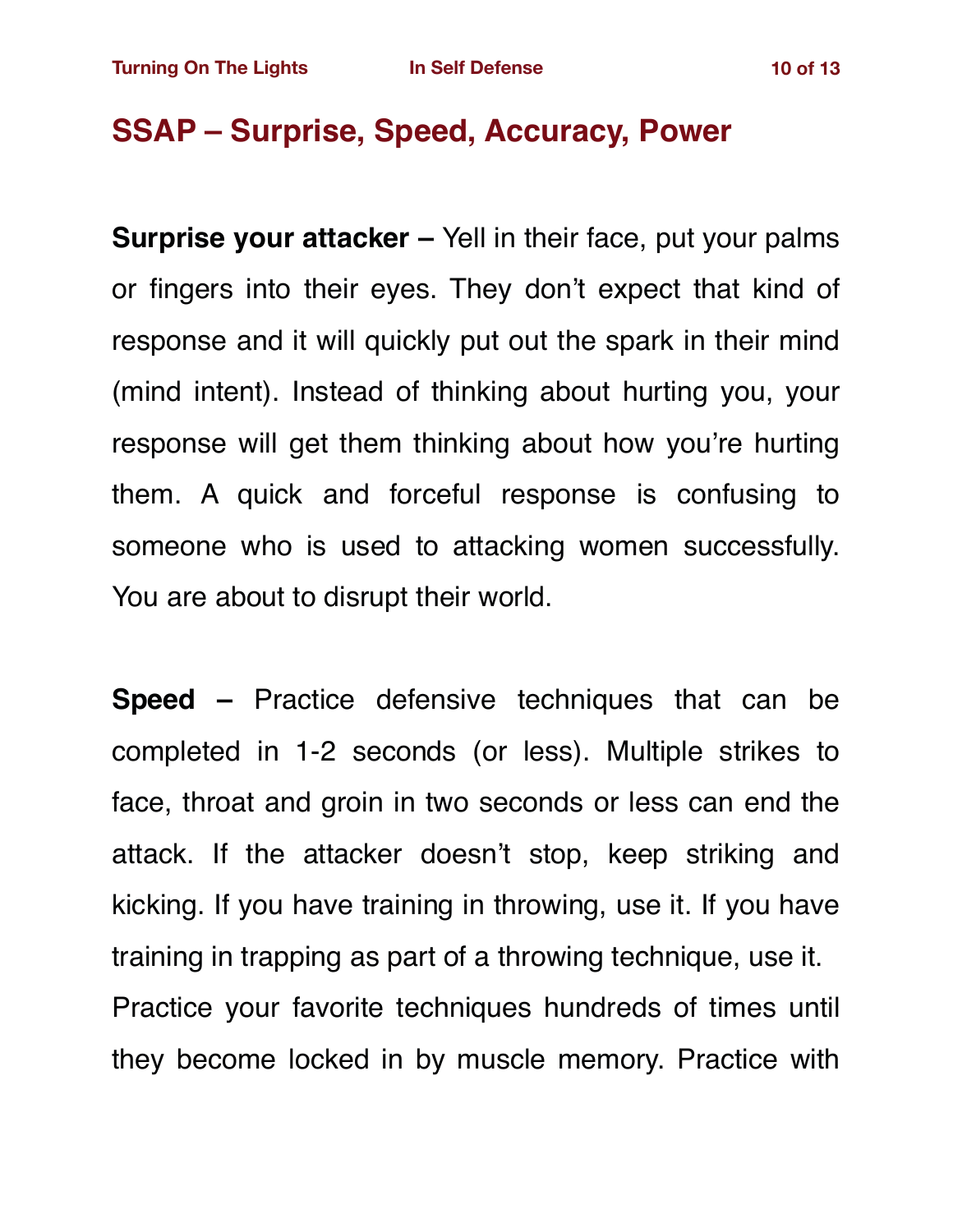**Turning On The Lights In Self Defense 11 of 13**

your hands and feet for times when you have space between you and the attacker. Practice with your elbow and knees for times when you don't have space between you and the attacker. Practice using elbows and knees, then stepping back for hand and feet striking. Your goal is to escape. So, know how to hit fast going forward and fast going backward.

Keeping your balance is another important goal. If you lose your balance, you can't hit as hard and your attacker could take you to the ground. You can still escape from the ground, but it's harder to do and there's more chance of you getting hurt if that happens. Do your best not to fall down. Plus, your attacker may have friends nearby. You don't want to be on the ground with two or more men trying to hurt you.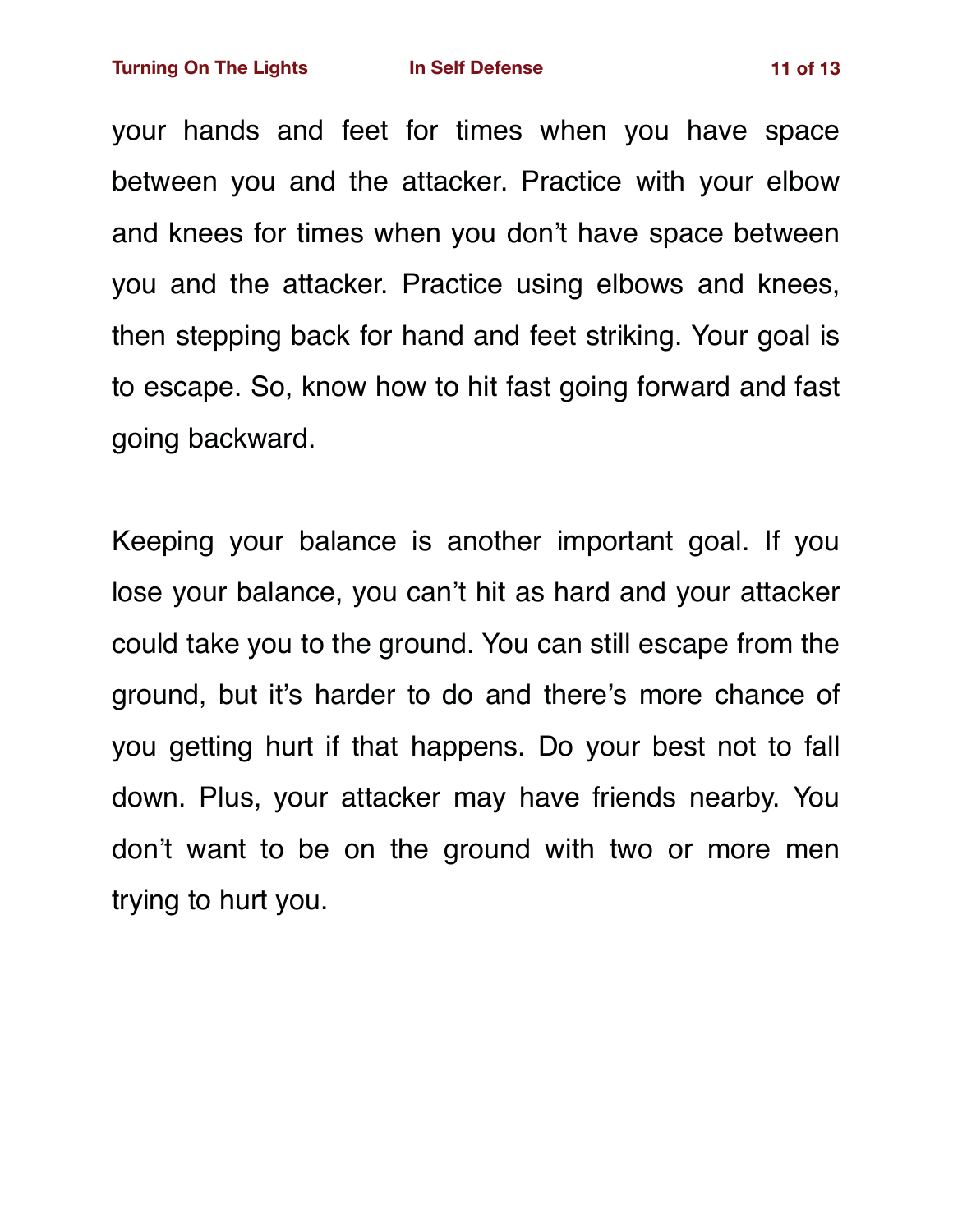**Accuracy –** Practice striking/kicking from your center. That way you will hit what your eyes see. It's like using the site on a rifle. Practice hitting the eyes with hands and elbows. Practice hitting the nose with hands and elbows. Practice hitting the throat with hands and elbows. Practice hitting the solar plexus with hands and elbows. Practice hitting the groin with feet and knees. If you ever have to use your self defense skills in a real attack, you want your arsenal ready to go and aimed in the right direction.

**Power –** Put your body into your strikes. Strike and kick like your life is in on the line – because it is. If you can afford it, buy a striking bag or punch shield (\$25-\$50). If you can't afford that, use some large, thick pillows. The idea is to give you a large area to aim at for strikes and kicks while keeping your partner safe. If your partner gets hurt, they won't want to help you anymore. : )